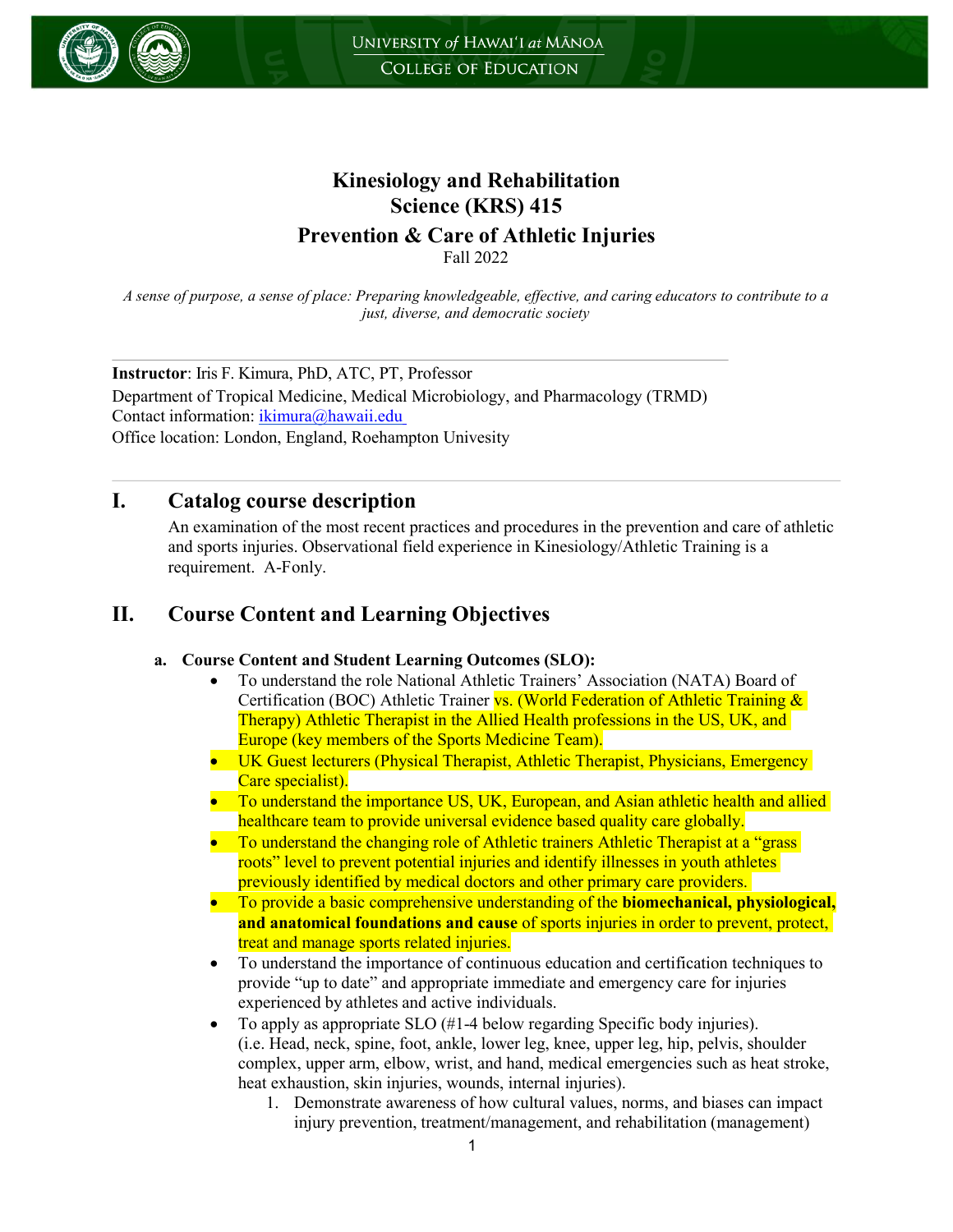

- 2. Demonstrate awareness and knowledge of how diversity (i.e. age, ethnicity, gender, financial status, education, religious, historical, international) of the athletic population and the care provider may affect injury management.
- 3. Demonstrate appropriate and effective communication skills with diverse individuals and groups/populations with regard to athletic injury management
- 4. Demonstrate ability and capacity to provide unbiased evaluation, and management of athletic injuries with respect to disparate viewpoints (ie. cultural, religious, history, laws, etc.).

# **III. Required Texts and Readings**

*Principles of Athletic Training. William Prentice. McGraw-Hill Pub. 17th Edition*



### **IV. Course Assignments, Assessment and Grading**

#### *a.* **Assignments & Assessments**

Students are expected to read the required class materials prior to watching the lecture video each week. the reading materials will be tested via exams and quizzes. Students will be evaluated via: (1) 8 quizzes, (2) 2 exams, (3) Injury Research Assignment, and (4) Field Research Assignment. The details of the field research assignment will be based on clinical site availability. **\*\*No Make-Up Exams or Quizzes Will Be Given** 

#### *b.* **20 hours observation or Alternative Assignment (Field Research Paper)**

The purpose of the 20-hour observation hour requirement is to have students engage in observational time with a professional in the field of kinesiology. These professionals include, but are not limited to, Athletic Trainers/therapist, Physical Therapists, Administrators, Coaches, Personal Trainers, Physicians, Psychologists, etc. the purpose of the observation is to expose students to the field of interest, volunteer, etc. Students who desire to pursue in-person internships may do so and provide written evidence of the 20 hour observation requirement via securing a letter from observation supervisor. Please include: name, contact information (email and phone), and of the business/observation site location, and a signed and dated letter.

Given the current COVID-19 pandemic, alternative assignments will be available for this class.

The assignment will still be tailored to the original purpose of the 20-hour requirement. You will be required to submit a one-page paper that summarizes and explains the credentialing process, the role of that individual within the organization, any professional organizations/associations to which that individual would typically be identified as a member, and whether continuingeducation requirements are required. Investigation will require you to conduct online search(s).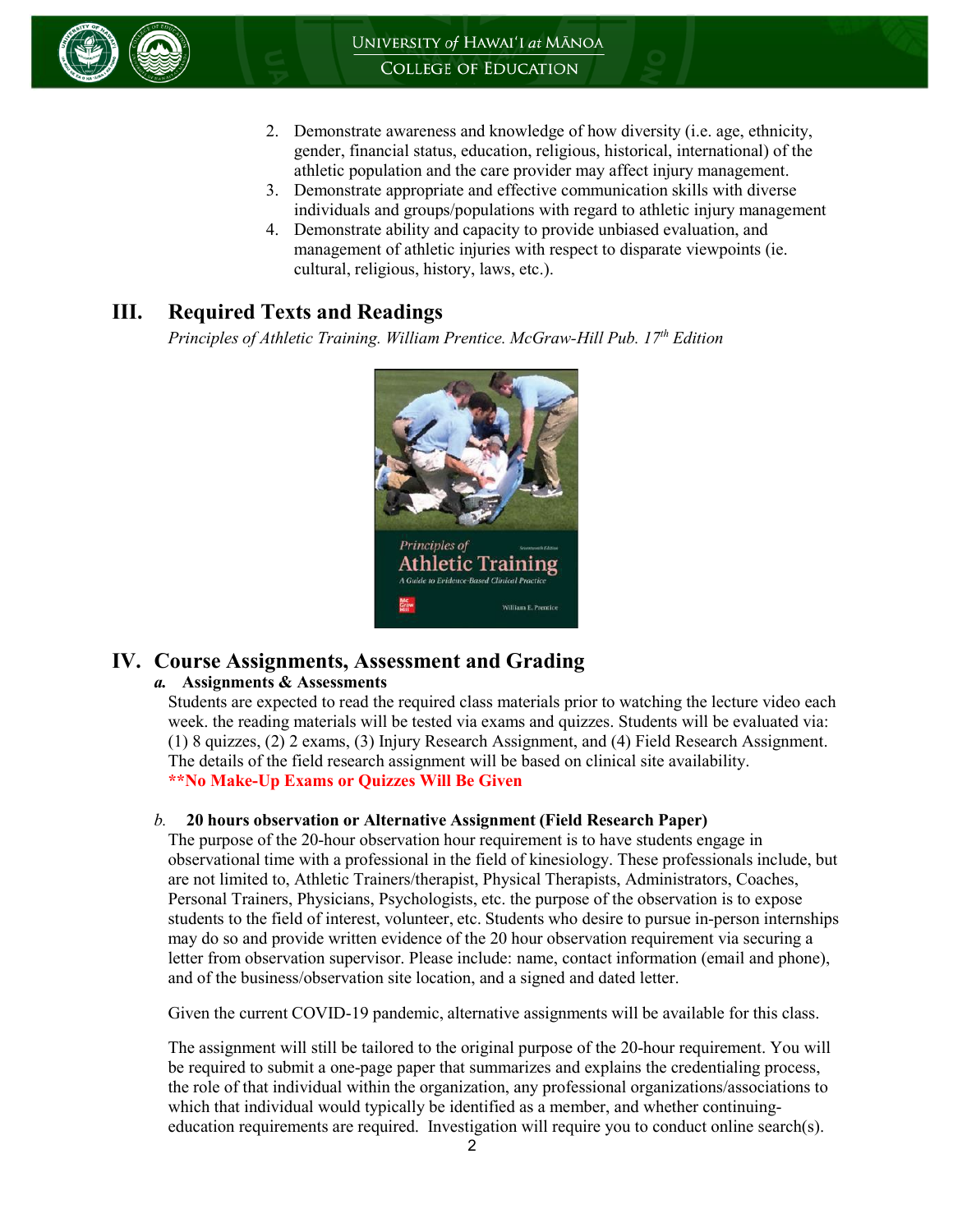**The paper shall be single-spaced, 12-point Times New Roman font, with 1" margins. Links to professional websites, journals, publications, etc. found through online resources MUST be provided on a separate page. Failure to provide references for the material you provide will result in loss of bonus point inclusion to your total score.**

| <b>Assignments / Academic Requirements</b> |                    |                                  |  |
|--------------------------------------------|--------------------|----------------------------------|--|
| Quizzes (8)                                | 10 points<br>each  | 80 points                        |  |
| Unit Exam (2)                              | 100 points<br>each | 200 points                       |  |
| Injury Research Assignment                 | 20 points          | 20 points                        |  |
| <b>Field Research Assignment</b>           | 10 bonus point     | ? bonus points<br>added to total |  |
| <b>Total</b>                               | 300 points         |                                  |  |

#### c. Grading

| <b>Grading Scale</b> |       |
|----------------------|-------|
| 100-94%              | A     |
| 93.99-90%            | $A -$ |
| 89.99-87%            | $B+$  |
| 86.99-84%            | B     |
| 83.99-80%            | $B-$  |
| 79.99-77%            | $C+$  |
| 76.99-74%            | C     |
| 73.99-70%            | $C-$  |
| 69.99-67%            | $D+$  |
| 66.99-64%            | D     |
| 63.99-60%            | D     |
| $<60\%$              | F     |

## **V. Calendar**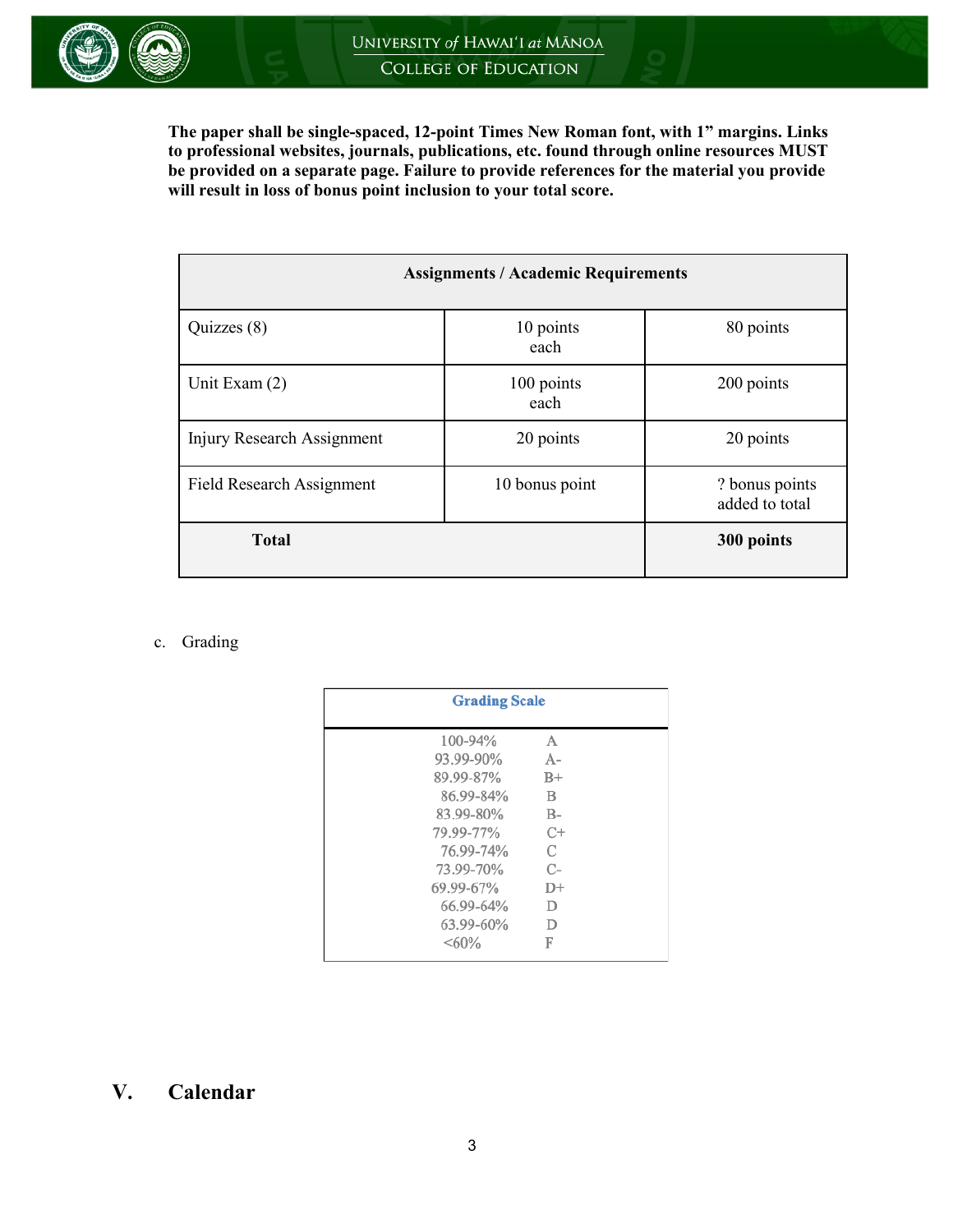

| Week           | Period          | Topic                                            | Readings      | Quiz   | Exams and<br>Assignments |
|----------------|-----------------|--------------------------------------------------|---------------|--------|--------------------------|
|                | $09/26 - 09/30$ | Syllabus/mechanics of<br>injury, tissue response | Chapter 1-10  |        |                          |
| 2              | 10/03-10/07     | Foot, ankle and lower leg                        | Chapter 18-19 |        |                          |
| 3              | $10/10 - 10/14$ | Knee, thigh, hip, pelvis                         | Chapter 20-21 | Quiz 1 |                          |
| $\overline{4}$ | 10/17-10/21     | Hip, pelvis                                      | Chapter 21    | Quiz 2 |                          |

| $10/24 - 10/28$ | Shoulder complex       | Chapter 22-23 | Quiz 3 |           |
|-----------------|------------------------|---------------|--------|-----------|
| $10/31 - 11/04$ | The elbow, wrist, hand | Chapter 23-24 | Ouiz 4 |           |
| $11/07 - 11/11$ | The thorax & abdomen   | Chapter 27    |        | Exam $#1$ |
| $11/14 - 11/18$ | The spine              | Chapter 25    | Quiz 5 |           |

| 9  | $11/21 - 11/25$ | Spine con't                                     | Chapter 25 | Quiz 6 |                                            |
|----|-----------------|-------------------------------------------------|------------|--------|--------------------------------------------|
| 10 | 11/28-12/02     | The head, face, eyes, ears,<br>nose, and throat | Chapter 26 | Quiz 7 | <b>Injury</b><br><b>Assignment</b>         |
|    | 12/05-12/09     | Brain, head, concussion                         | Chapter 26 | Quiz 8 | <b>Field Research</b><br><b>Assignment</b> |
|    | $12/12 - 12/16$ | Treatment & Rehab                               | Chapter 16 |        | Exam $#2$                                  |

### **VI. Course information, policies and resources**

#### a. **Professional dispositions statement**

Professional dispositions are critical to the profession. The instructor expects students to consistently behave in a professional manner and represent the University to the best of their abilities.

Dispositions expected include the following:

- Attending class prepared and ready to learn, which includes bringing textbooks, computers, writing utensils

- Communicating in class with issues that are representative of the class discussion
- Communicating in ways that demonstrate cultural sensitivity

- Asking questions that are relevant to class topics (questions regarding specific grading of, tests, quizzes, papers, or projects should be asked in time provided in class, after class, or via in person appointment or email).

- Showing respect for each other and the instructor during class, includes engaging in the lesson and not using phones, texting, or Internet

- Addressing the instructor and classmates in an appropriate manner, includes controlling tempers refraining from yelling or arguing

- Dressing appropriately for class and field experiences